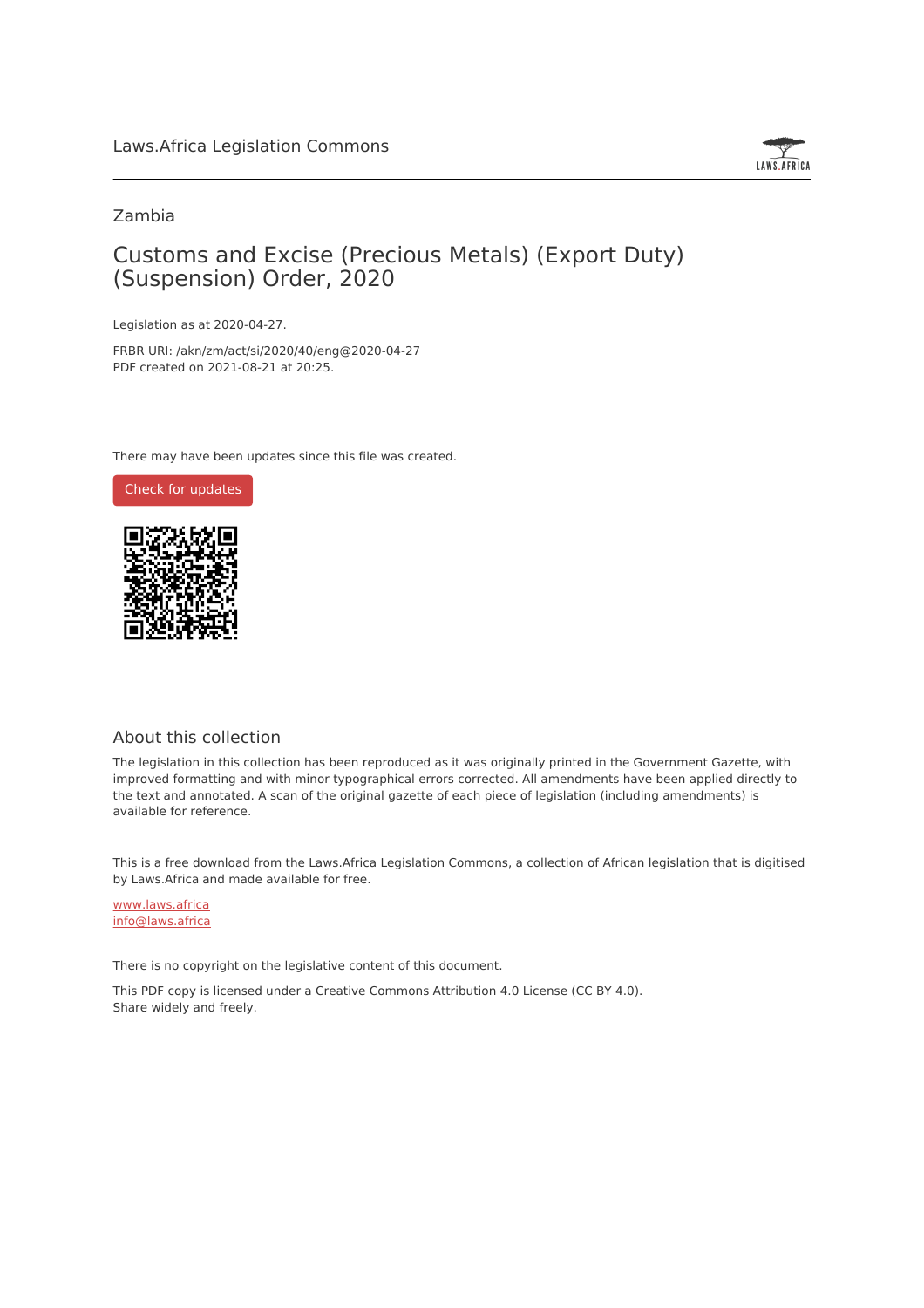## **Table of Contents**

| Customs and Excise (Precious Metals) (Export Duty) (Suspension) Order, 2020 | 3 |
|-----------------------------------------------------------------------------|---|
| Statutory Instrument 40 of 2020                                             | 3 |
| 1. Title, commencement and revocation                                       | 3 |
| 2. Suspension of export duty                                                | 3 |
| Schedule                                                                    |   |
| (Regulation 2)                                                              |   |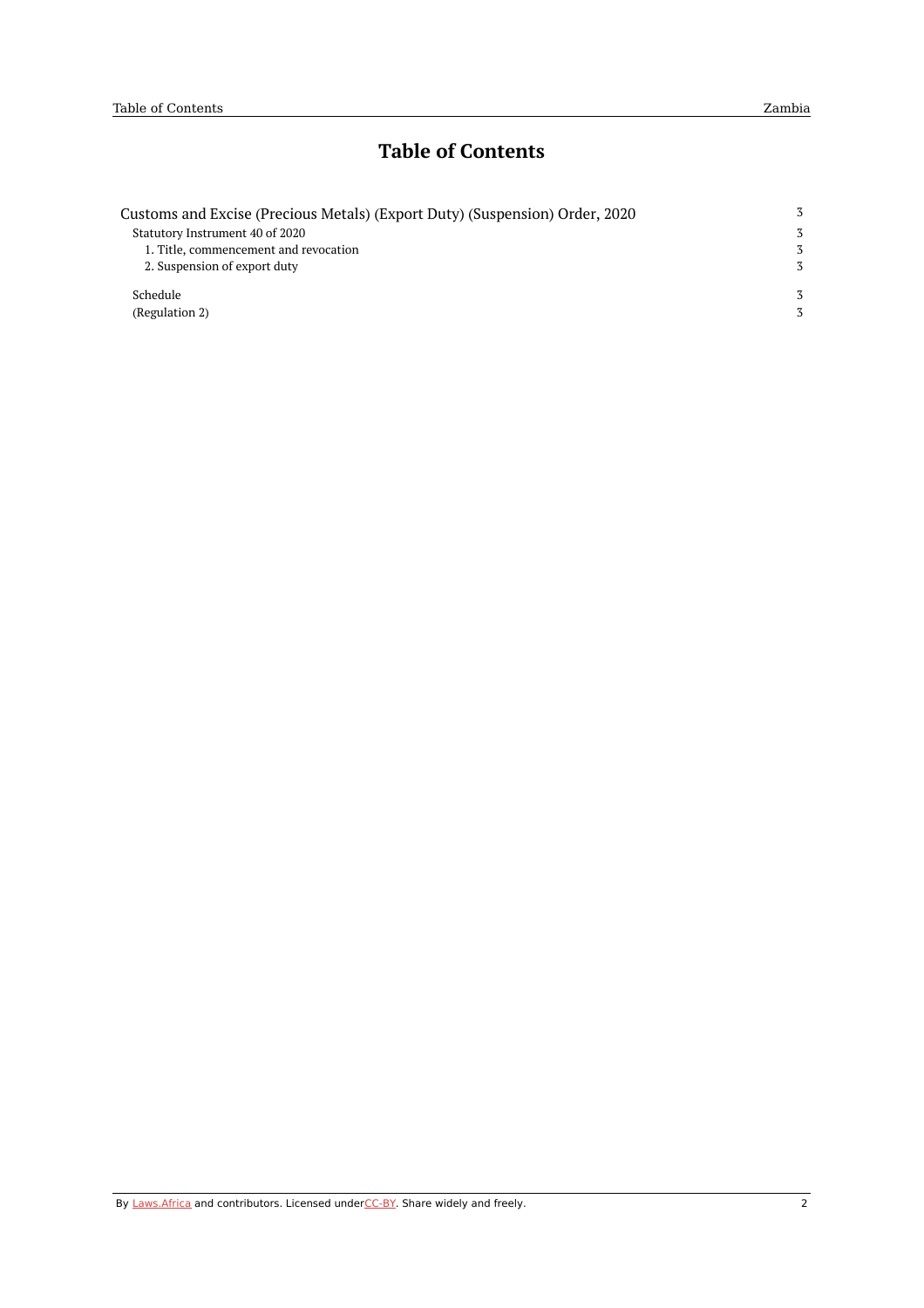#### **Zambia**

# <span id="page-2-1"></span><span id="page-2-0"></span>**Customs and Excise (Precious Metals) (Export Duty) (Suspension) Order, 2020**

#### **Statutory Instrument 40 of 2020**

Published in [Government](https://commons.laws.africa/akn/zm/act/si/2020/40/media/publication/zm-act-si-2020-40-publication-document.pdf) Gazette on 27 April 2020 **Assented to on 27 April 2020**

#### **Commenced on 30 March 2020**

*[Up to date as at 27 April 2020]*

IN EXERCISE of the powers contained in section 89 of the Customs and Excise Act, the following Order is made:

#### <span id="page-2-2"></span>**1. Title, commencement and revocation**

(1) This Order may be cited as the Customs and Excise (Precious Metals) (Export Duty) (Suspension) Order, 2020 and is deemed to have come into operation on 30th March, 2020.

#### <span id="page-2-3"></span>**2. Suspension of export duty**

<span id="page-2-4"></span>The export duty payable on precious metals specified in the Schedule is suspended to free.

### **Schedule**

### **(Regulation 2)**

<span id="page-2-5"></span>

| <b>HS</b><br>Code | <b>Description of Goods</b>                                                                                                                                                                                                                                   |
|-------------------|---------------------------------------------------------------------------------------------------------------------------------------------------------------------------------------------------------------------------------------------------------------|
|                   | 71.01 Pearls, natural or cultured, whether or not worked or graded but not strung, mounted or set;<br>pearls, natural or cultured, temporarily strung for convenience of transport.                                                                           |
|                   | 71.02 Diamonds, whether or not worked, but not mounted or set.                                                                                                                                                                                                |
|                   | 71.04 Synthetic or reconstructed precious or semiprecious stones, whether or not worked or graded but<br>not strung, mounted or set; ungraded synthetic or reconstructed precious or semi-precious<br>stones temporarily strung for convenience of transport. |
|                   | 71.05 Dust and powder of natural or synthetic precious or semiprecious stones                                                                                                                                                                                 |
|                   | 71.06 Silver (including silver plated with gold or platinum), unwrought or in semi-manufactured forms,<br>or in powder form.                                                                                                                                  |
|                   | 71.07 Base metals clad with silver, not further worked than semi-manufactured.                                                                                                                                                                                |
|                   | 71.08 Gold (including gold plated with platinum) unwrought or in semi-manufactured forms, or in<br>powder form.                                                                                                                                               |
|                   | 71.09 Base metals or silver, clad with gold, not further worked than semi-manufactured.                                                                                                                                                                       |
|                   | 71.10 Platinum, unwrought or in semi-manufactured forms, or in powder form.                                                                                                                                                                                   |
|                   | 71.11 Base metals, silver or gold, clad with platinum, not further worked than semi-manufactured.                                                                                                                                                             |